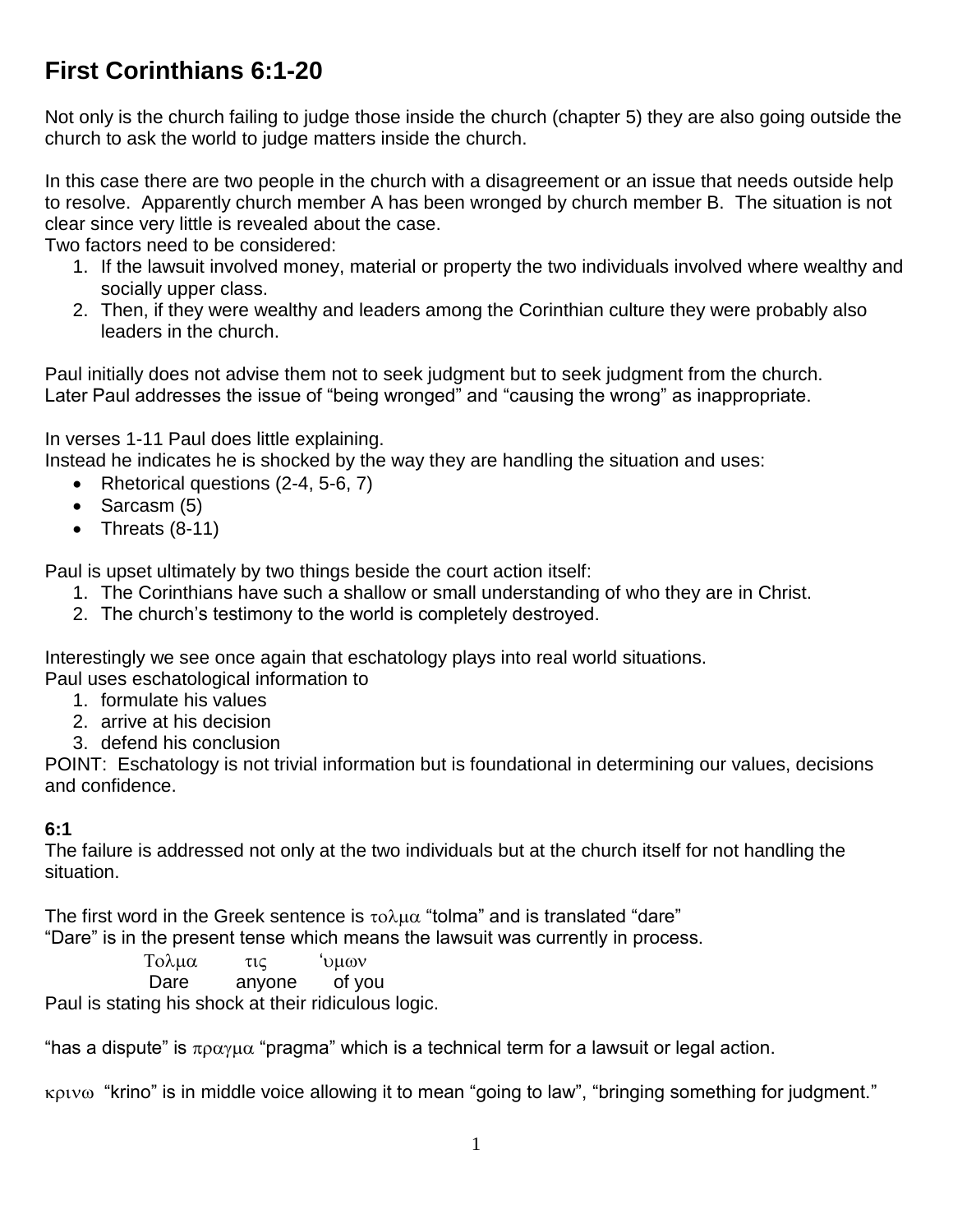"Saints" is used in contrast with "Ungodly".

"Ungodly" is the word  $\alpha\delta x\omega$  "adikon" meaning "unrighteous ones."

It is used by Paul in other places to refer to those who break God's law.

"Ungodly" does not mean they were corrupt and worthless any more than calling the Corinthians "saints" meant they were moral, righteous and lived godly lives. These are positional terms focused on which kingdom the two groups belonged to.

Paul himself used the "ungodly" Roman court system himself and received just treatment on several occasions. (Acts 16:37-39; Acts 25:10-12; Paul was later released)

Eschatologically this whole situation is an absurdity to Paul.

The saints will one day judge and rule the world and the present system will be removed. Yet, the Corinthians are actually going to the very world system that they will judge someday and seeking a judgment on themselves.

## **6:2**

#### **Judge**

- 1. "I care very little if I am judged by you or by any human court; indeed, I do not even judge myself. . . It is the Lord who judges me. Therefore judge nothing before the appointed time." Wait till the Lord comes." (1 Corinthians 4:3-5)
	- a. Here "Judge" is  $\alpha$  v $\alpha$  K<sub>p</sub> v  $\alpha$ " anakrino". It means to question, to examine, to interrogate, used of a judicial examination before the final verdict is given.
- 2. "What business is it of mine to judge those outside the church? Are you not to judge those inside? God will judge those outside. 'Expel the wicked man from among you.' " (1 Corinthians 5:12-13)
	- a. Here "Judge" is **KptV**<sup>o</sup> "krino" and it means to judge.
- 3. "Dare he take it before the ungodly for judgment instead of before the saints? Do you not know that the saints will judge the world? And if you are to judge the world, are you not competent to judge trivial cases? Do you not know that we will judge angels?" (1 Corinthians 6:1-3)
	- a. Here "Judge" is **KOLV**<sup>®</sup> "krino" and it means to judge.

*Now but not yet* – Paul writes as though the future realities are the conditions upon which the church operates.

Two questions are here and they point to two different things.

- 1. "Do you not know that the saints will judge the world?"
	- a. This is directed at the church and their failure to function properly in light of who God is, who they are and what the future will bring.
- 2. "Are you not competent to judge trivial cases?"
	- a. The emphasis here is on how trivial this lawsuit is.
		- i. In light of eschatology this case and the lawsuit are really not that big of a deal
		- ii. Also, this may refer to the issue involved in the court case. The issue itself may have been trivial.

## **6:3**

## **"Judge angels"**

We are going to be so involved in God's judgment of the world that we will even be involved in the final judgment of angels who have rebelled against God.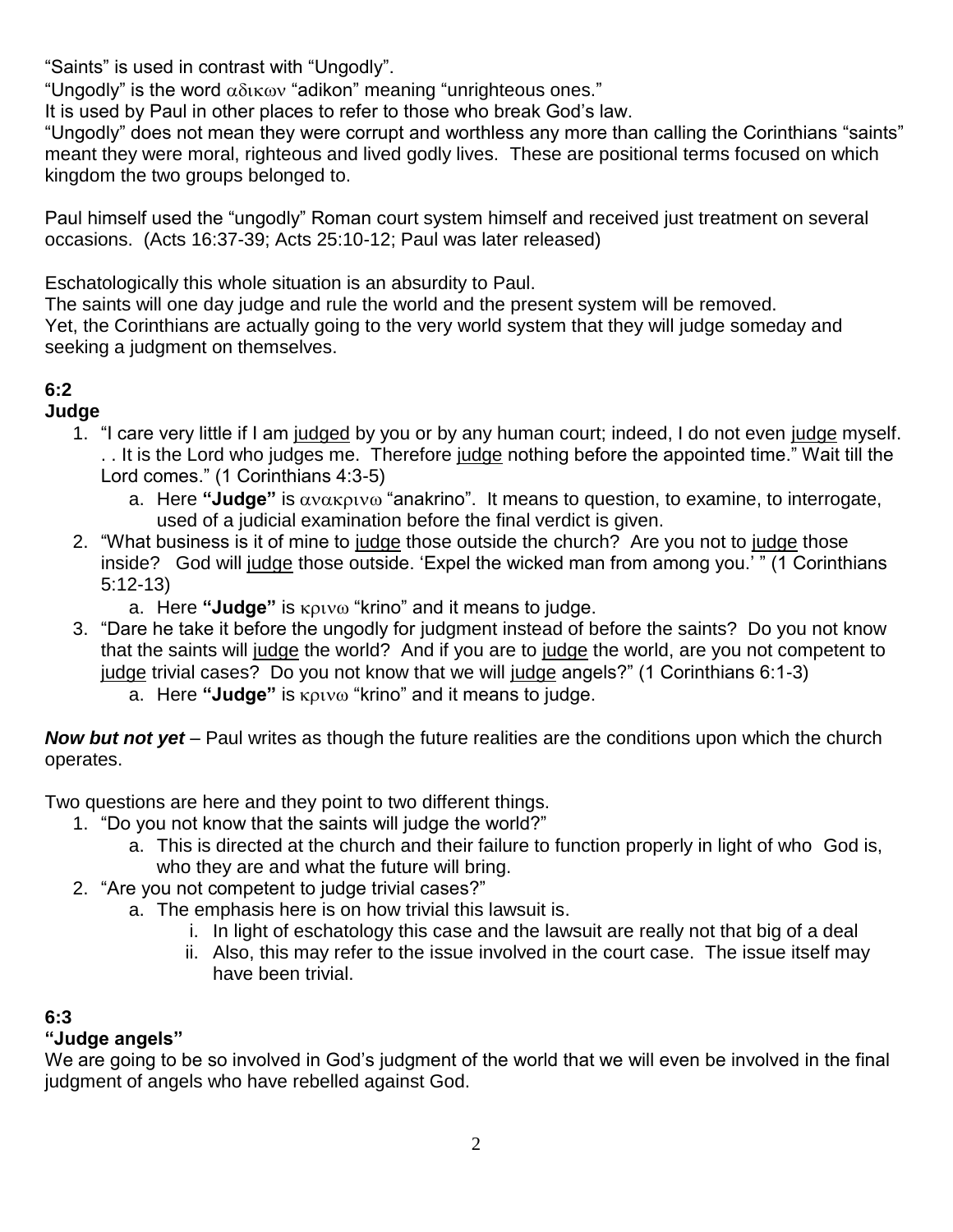- Daniel 7:9, 10 "Thrones were set in place . . . The court was seated, and the books were opened."
- Matthew 19:28 "Jesus said to them, 'I tell you the truth, at the renewal of all things, when the Son of Man sits on his glorious throne, you who have followed me will also sit on twelve thrones, judging the twelve tribes of Israel.
- 2 Timothy 2:12 "If we endure, we will also reign with him."
- Revelation 3:21 "To him who overcomes, I will give the right to sit with me on my throne."
- Revelation 20:4-5 "I saw thrones on which were seated those who had been given authority to judge. . . They came to live and reigned with Christ a thousand years."
- Revelation 22:5 "And they will reign for ever and ever."

POINT: If we expect that we are going to judge angels and situations that are beyond our vision and understanding someday in the future, then it is required of us to demonstrate our ability to judge today in situations that we can see and understand.

#### **6:4**

The challenge in understanding this verse is here: The verb "appoint" (kathizete)?

- 1. Is it a sarcastic imperative (a command belittling the Corinthians)?
- 2. Is it an indicative mood (mood of reality) used in a rhetorical question (sincerely stating the obvious)?

#### **6:5**

In 1 Corinthians 4:14 Paul clearly says "I am not writing this to shame you but to warn you" when he addressed the issue of the Corinthians judging him and considering themselves kings.

Now Paul clearly says, "I say this to shame you."

The church's failure to act in this situation shames the church itself.

What Paul says next ties the issues of this book together.

Remember the Corinthians think they have "wisdom" (sophia) and that they are a superior group. Their arrogance and pride has puffed them up.

Paul then asks this superior group of wise spiritual people:

*"Is it possible that there is nobody among you wise enough to judge a dispute between believers?"* This is laced with sarcasm.

These "wise" and "super spiritual" believers have to go to the fallen world system.

The point is again they are arrogant and out of step with God's reality.

#### **6:6**

Christian brothers should be able to find another Christian brother to help navigate through their dispute.

- 1. Tone of sarcasm since the Corinthians are "so wise" that they can ignore Paul.
- 2. Focus on the damaged testimony to the unbeliever who is to have God's character and multifaceted wisdom manifested to them through the church.

## **6:7**

Paul addresses the two men. Both men are wrong.

- 1. Already they are defeated no matter who wins the case in court.
- 2. The very fact you are in court means you lost the bigger issue.

The man (**church member A**) who is taking the other man (**church member B**) to court is challenged in this verse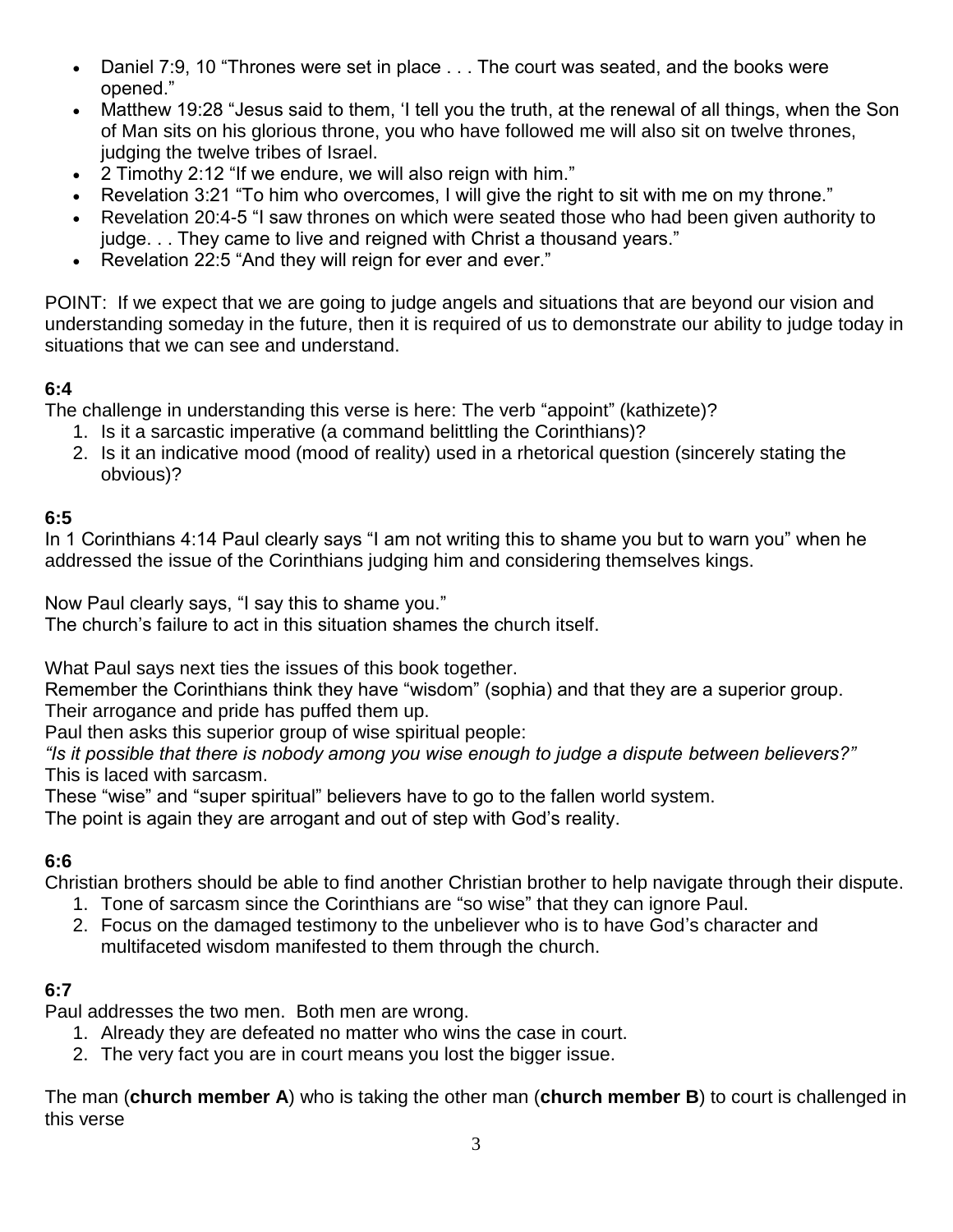### **6:8**

The man (**church member B**) who did the defrauding or cheating that caused **church member A** to want the courts to rectify the wrong is now warned.

Paul then extends the warning to all the wicked in the church.

### **6:9**

The list of sins is the same as 1 Cor. 5:10 (of the world) but Paul adds four more.

Sexually immoral and idolaters are from 5:10

Four new sins are listed (3 of them sexual):

- 1. Adulterers
- 2. male prostitutes "malakoi" means "soft" and "effeminate". This would refer to the effeminate call boy in a relationship.
- 3. homosexual offenders "arsenokoitai" combination of the words for "male" (arseno) and "intercourse" (koitai). The word "koitai" is the vulgar slang word for sexual intercourse. This word was seldom found in literature because authors where reluctant to use it. This would refer to the partner with the callboy.
- 4. Thieves Thieves here is a reference to the court cases.

This list fits with the churches problems in chapter 5 and 6.

# **First Corinthians 6:12-19**

This next section focuses on sexual immorality.

It connects to the present argument by returning to the topic that began in 5:1 with Paul saying,

"It is actually reported that there is sexual immorality among you."

- As Paul spoke to the church about how to deal with the immoral brother of 5:1-8 he also began to address the church on their responsibility to judge those in the church.
- This led to 6:1-7 where the church not only had failed to judge those inside the church but now Paul gives an example of the church having gone to the world to ask for the world's judgment on members of the church. The men involved with this are listed as cheating, doing wrong and considered thieves, greedy slanderers and swindlers.

This type of people are listed and compared with the sexually immoral in 6:9-12.

By mentioning the sexually immoral Paul has returned to his theme that began in 5:1.

Process for the Flow of the Letter:

- 1. Sexually immoral man 5:1-8
- 2. Failure of church to judge the situation properly 5:9-12
- 3. Church has gone to the world to have a situation judged 6:1-7
- 4. Members of the church are corrupt with cheating, deceiving, etc. 6:8-9
- 5. Cheating is listed along with sexual immorality 6:9-11
- 6. Paul returns to sexual sins in 6:12-20
- 7. This leads to the issue of marriage that begins in 7:1

Two words dominate the next 7 verses:

- 1. porneia  $(\pi \circ \rho \vee \varepsilon \alpha)$  (or a form) of it 5 times
- 2. soma  $(\sigma \circ \mu \alpha)$  "body" 8 times

Paul is going to quote and use some of the Corinthians own statements in these verses.